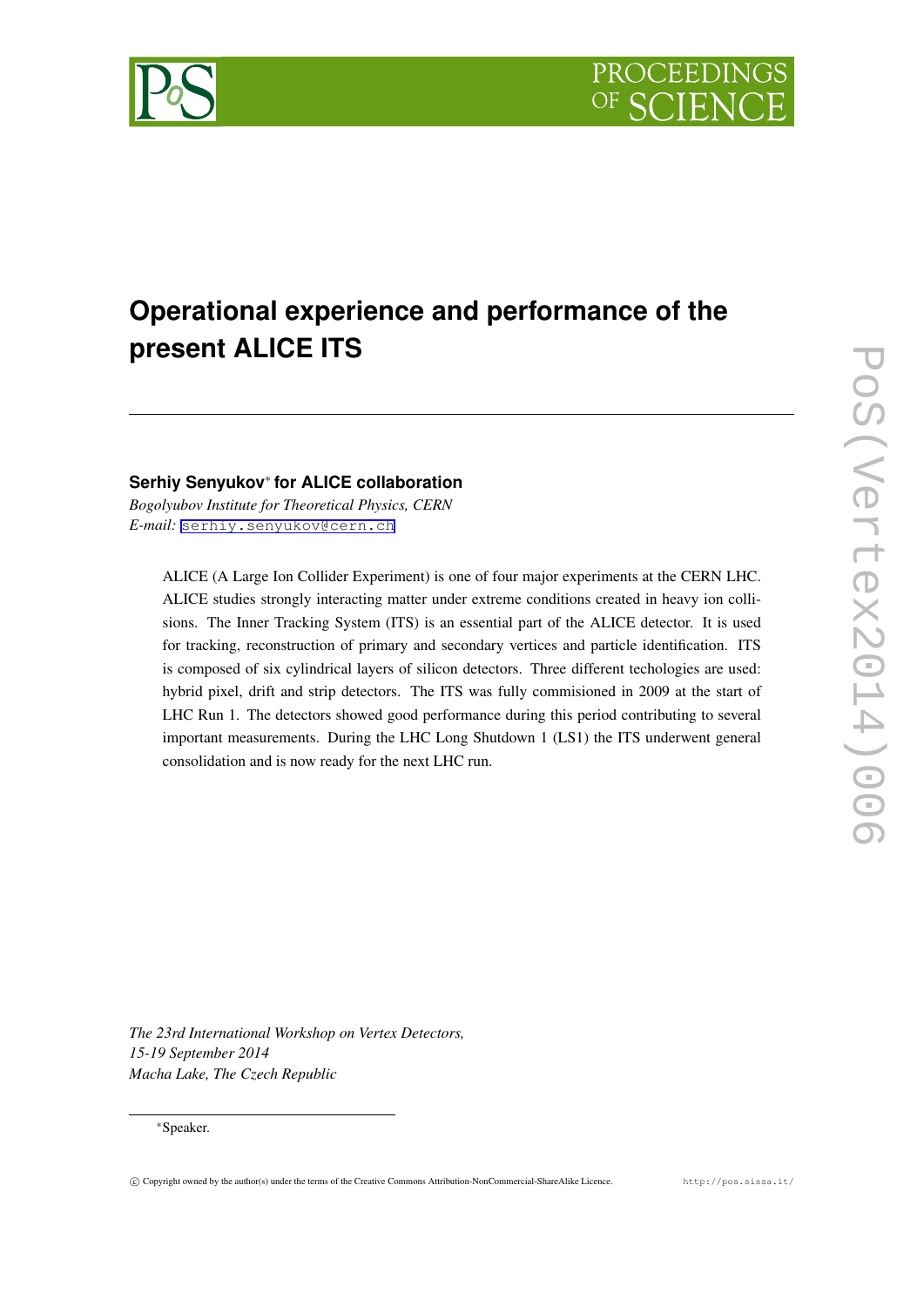



Figure 1: Schematic view of the ITS.

## 1. Introduction

ALICE[\[1\]](#page-6-0) (A Large Ion Collider Experiment) is one of four major LHC experiments at CERN. Its main goal is to study strongly interacting matter under extreme conditions of temperature and energy density created in ultra-relativistic Pb–Pb collisions. The ALICE experimental program also includes pp and p–Pb collisions that are used to collect reference data.

The ALICE apparatus is composed of a central barrel  $(|\eta| < 0.9)$  and a forward muon spectrometer  $(2.5 < \eta < 4.0)$ . Detectors of the central barrel are embedded in the solenoidal magnetic field of *B ≤* 0*.*5T. Among them it is the Inner Tracking System (ITS) that is located closest to the interaction point. The ITS fulfils several tasks in ALICE. First of all, it is used to determine the primary and secondary vertices of the collision event. Then, the ITS complements the track reconstruction done in the Time Projection Chamber (TPC). In combination with the TPC, Transition Radiation Detector (TRD) and Time of Flight (TOF) detector the ITS provides particle identification (PID). Additionally, the two innermost pixel layers of the ITS generate a fast Level-0 trigger with latency below 800 ns.

#### 2. ITS design overview

Schematic view of the ITS is shown in Fig. 1. The system is composed of six cylindrical layers located at the radii 3.9, 7.6, 15, 23.9, 38 and 43 cm. Longitudinally ITS layers cover the rapidity range of  $|\eta|$  < 0.9 for all vertices located in the range of  $\pm$ 5.3cm with respect to the centre of the detector. The geometrical parameters of the ITS are summarized in Table [1.](#page-2-0)

From the point of view of the detector technologies the ITS is divided into three independent sub-detectors: the Silicon Pixel Detector (SPD), the Silicon Drift Detector (SDD) and the Silicon Strip Detector (SSD). The technologies were chosen according to the particle densities at different radii to keep the occupancy at the few percent level at all the layers for the most central Pb–Pb collisions.

Silicon Pixel Detector (SPD) The SPD equips the two innermost layers of the ITS and is composed of 240 hybrid pixel modules. Each module consists of one 200 µ*m* thick sensor and five 150  $\mu$ *m* thick readout chips connected via bump-bonding. The sensor is the matrix of  $256 \times 160$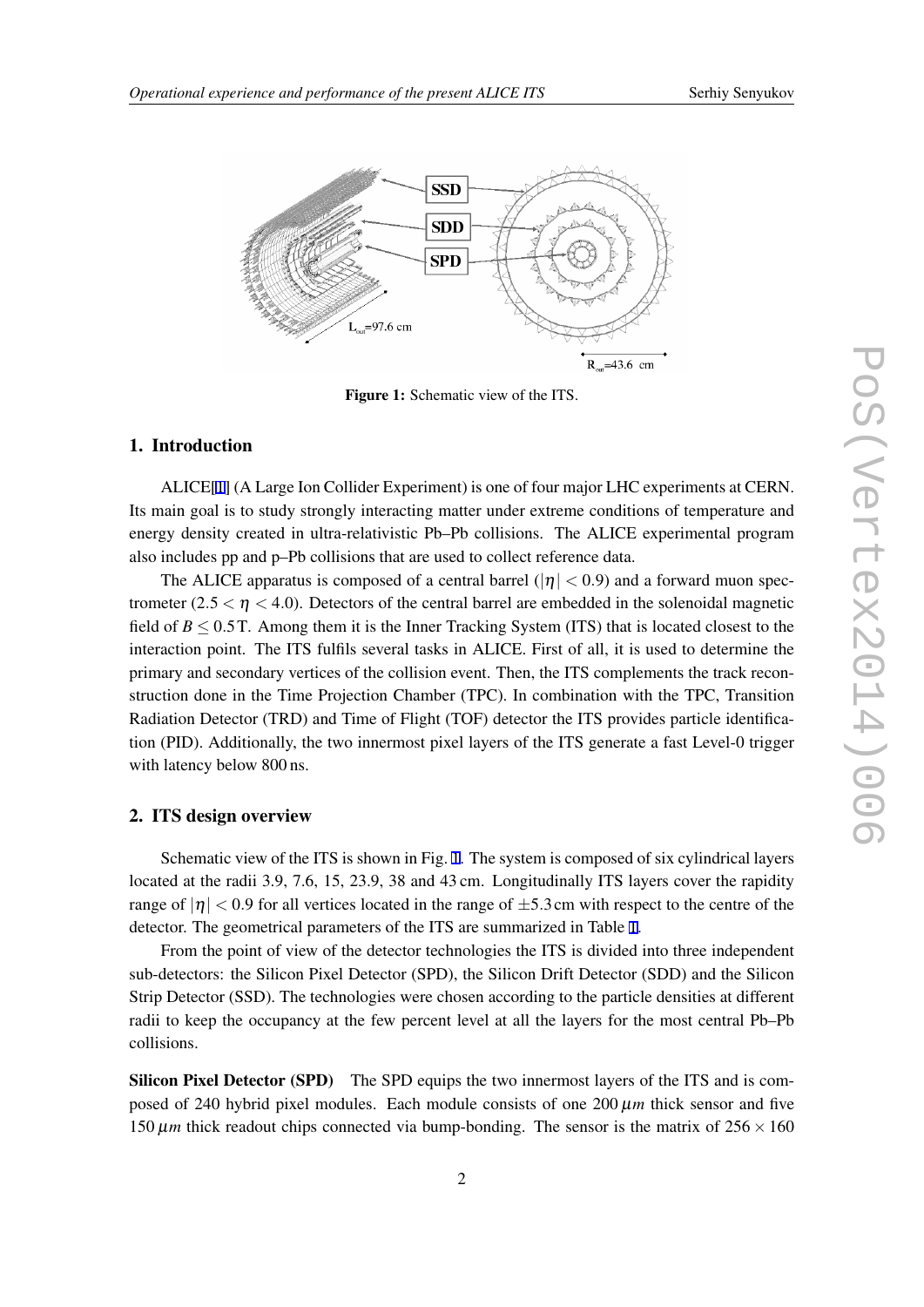<span id="page-2-0"></span>

| Laver          |            |      |      |     | Sub-detector $r$ [cm] $\pm z$ [cm] Nb. of modules Material budget [% $X_0$ ] |
|----------------|------------|------|------|-----|------------------------------------------------------------------------------|
|                |            | 3.9  | 14.1 | 80  | 1.14                                                                         |
| $\overline{2}$ | <b>SPD</b> | 7.6  | 14.1 | 160 | 1.14                                                                         |
| 3              | <b>SDD</b> | 15.0 | 22.2 | 84  | 1.13                                                                         |
| $\overline{4}$ |            | 23.9 | 29.7 | 176 | 1.26                                                                         |
| 5              | <b>SSD</b> | 38.0 | 43.1 | 748 | 0.83                                                                         |
| 6              |            | 43.0 | 48.9 | 950 | 0.83                                                                         |

Table 1: Main ITS geometrical parameters.

 $p^+n$  reverse biased diodes with the pixel size of 50 and 425  $\mu$ *m* in the bending plane (*r*φ) and beam direction (*z*) respectively. The nominal bias voltage is -50 V. The readout is done in the binary mode with the clock frequency of 10 MHz. The intrinsic resolution of the SPD module is 12 and 100  $\mu$ m in the *r*φ plane and along *z* direction respectively.

Silicon Drift Detector (SDD) The SDD consisting of 260 modules occupies the two intermediate layers of the ITS. Each module is composed of a  $300 \mu m$  thick silicon drift sensor and two hybrid boards with the readout chips. The electrical drift field of about 500 V/cm parallel to the surface of the sensor is created by the central cathode strip biased to -1.8 kV. This field makes the electrons from ionization drift perpendicularly to the beam axis towards the collection anodes. 512 collection anodes spaced by 294  $\mu$ *m* are located on two sides of the sensor parallel to the beam axis. In the readout chips the anode signals are digitised by 10-bit ADCs at the sampling frequency of 20 MHz. The resulting intrinsic resolution of the SDD is 35 and 25  $\mu$ *m* in the *r* $\varphi$  plane and along *z* direction respectively. Moreover, the ADC readout allows to measure the specific energy loss  $dE/dx$  of each particle. This information is used for particle identification (PID).

Silicon Strip Detector (SSD) The two outermost layers are equipped with the 1698 modules of the SSD. The SSD module is composed of a  $300 \mu m$  thick double-sided silicon strip sensor and two hybrid boards with the readout chips. The strips on the P-side and the N-side of the sensor are oriented at an angle of 7.5 and 27.5 mrad with respect to the beam axis correspondingly. Strips are 40 mm long and have  $95 \mu m$  pitch. Signals from the strips are digitised by the 12-bit ADCs. The resulting intrinsic resolution of the SSD is 20 and 830  $\mu$ *m* in the *r* $\varphi$  plane and along *z* direction respectively. Thanks to the ADC readout SSD also provides *dE/dx* information for particle identification.

The main parameters of the ITS sub-detector modules discussed above are summarized in Table [2](#page-3-0).

## 3. ITS operation and performance during the LHC Run 1

The ITS was installed in the ALICE experimental cavern in spring 2007. Then, during 2007- 2009 the detector was commissioned and tested with cosmic particles. Finally, in December 2009 the ITS started taking data right from the beginning of the LHC Run 1.

The number of operational modules remained stable during the Run 1 for the SDD and SSD. The SDD had 87 % of the modules taking data. The remaining modules were excluded due to the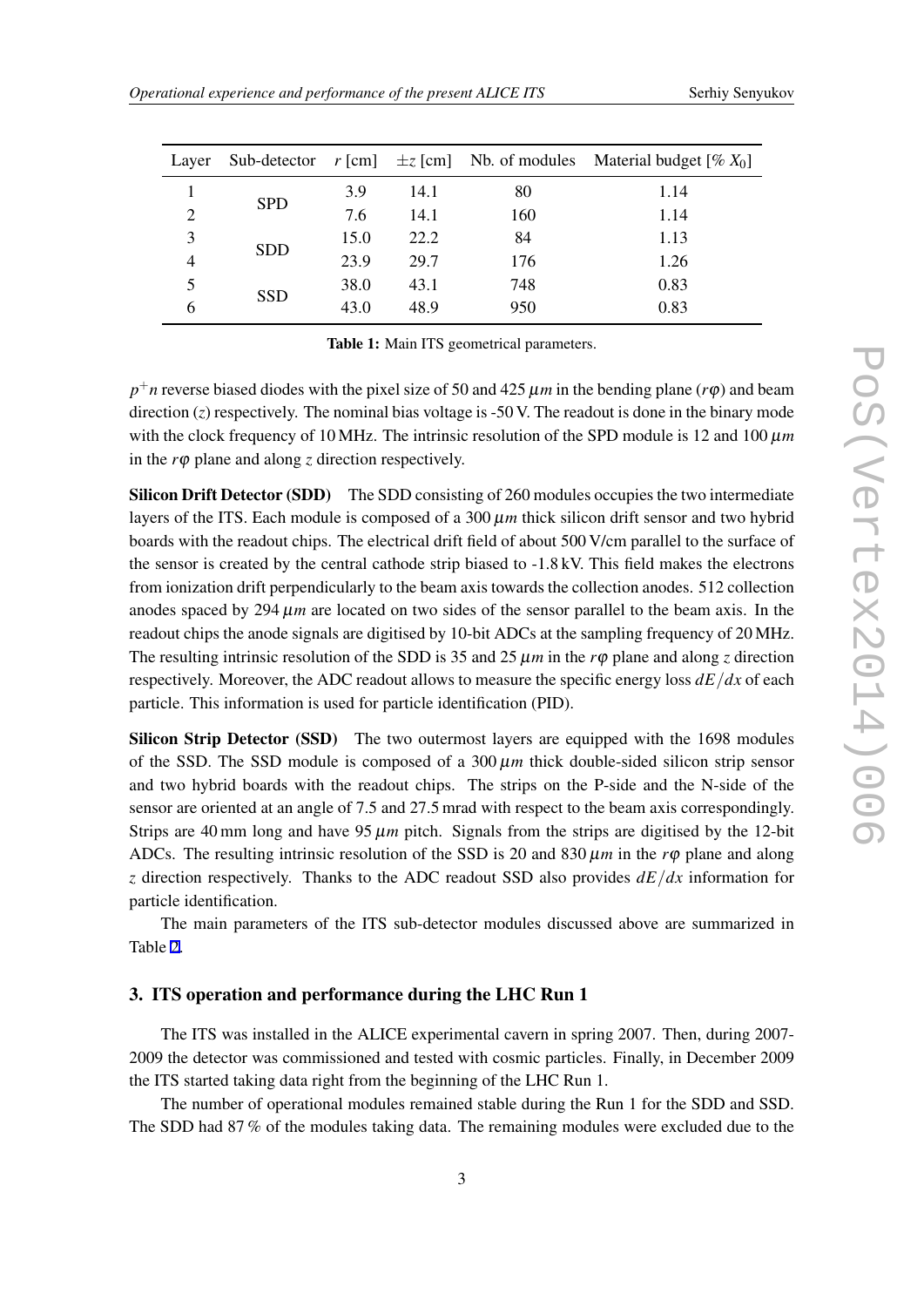<span id="page-3-0"></span>

| Cell size<br>$(r\varphi \times z)$ [ $\mu m^2$ ] | Intrinsic resolution<br>$(r\varphi \times z)$ [ $\mu m^2$ ] | Active area<br>$\text{[mm}^2$ ] |
|--------------------------------------------------|-------------------------------------------------------------|---------------------------------|
| $50 \times 425$                                  | $12 \times 100$                                             | $12.8 \times 69.6$              |
| $202 \times 294$                                 | $35 \times 25$                                              | $72.5 \times 75.3$              |
| $95 \times 4 \cdot 10^4$                         | $20 \times 830$                                             | $73 \times 40$                  |
|                                                  |                                                             |                                 |

Table 2: Main parameters of the ITS sub-detector modules.

problems with the high voltage connections or with the Front-End Electronics (FEE) configuration. The SSD had 91 % of the modules active. The other modules were excluded due to excessive noise or problems with the FEE configuration.

The number of the operational modules in the SPD was changing significantly during Run 1. The detector was 100 % operational before its installation in the cavern. At the first powering in the cavern, however, 13 % of the modules had to be switched off because of overheating. The temperature of the modules was raising due to insufficient coolant flow in some sectors of the SPD. Despite several attempts to restore the normal flow the situation was deteriorating with time. In November 2011 only 61 % of the SPD modules remained operational. The analysis of the situation and laboratory tests showed[\[2](#page-6-0)] that the coolant flow was reduced due to clogged filters in the cooling lines. As these filters are installed in the non-accessible place, their replacement would have required partial dismounting of the surrounding ALICE detectors. Therefore this operation was considered not feasible. Several attempts to clean the filters with chemical solutions or with ultrasound were unsuccessful. Finally, it was decided to perforate the filters by drilling. A dedicated procedure had been developed and tested in the laboratory[[2](#page-6-0)]. The first successful drilling was done in February 2012. The filters of the five out of 10 SPD cooling sectors were perforated by April 2012. This allowed recovery of 80 % of the modules reaching the total fraction of the operational modules of 92.5 %.

Apart from the SPD cooling problem no major issues were encountered during the Run 1 operations. The ITS was running stably over time. It participated in 96 % of the runs taken by ALICE.

One of main tasks of the ITS is to separate the particles originating from the secondary decay vertices from those coming from the primary collision vertex. This is done by measuring the distance of the closest approach of the particle track to the primary vertex (i.e. the track impact parameter). The track impact parameter resolution in the *r*φ-plane as a function of the transverse momentum  $p_T$  is shown in Fig. [2](#page-4-0) for three different collision systems. For all of them the impact parameter resolution is *∼* 55µm at 1 GeV/c.

Such a good precision of the ITS allowed the inclusive reconstruction of various rare particles via their hadronic decays. For example, the production of the  $D^0$ ,  $D^+$  and  $D^{*+}$  mesons was measured in the central Pb–Pb collisions in the transverse momentum range of 2-16 GeV/c. It allowed to calculate the nuclear modification factor  $(R_{AA})$  [[3](#page-6-0)] and to measure the azimuthal anisotropy [[4](#page-6-0)] of the charmed mesons in Pb–Pb collisions.

By measuring the ionizing energy loss  $(dE/dx)$  of the particles in the SDD and SSD the ITS contributes to particle identification in ALICE. The ITS is able to identify the low-momentum par-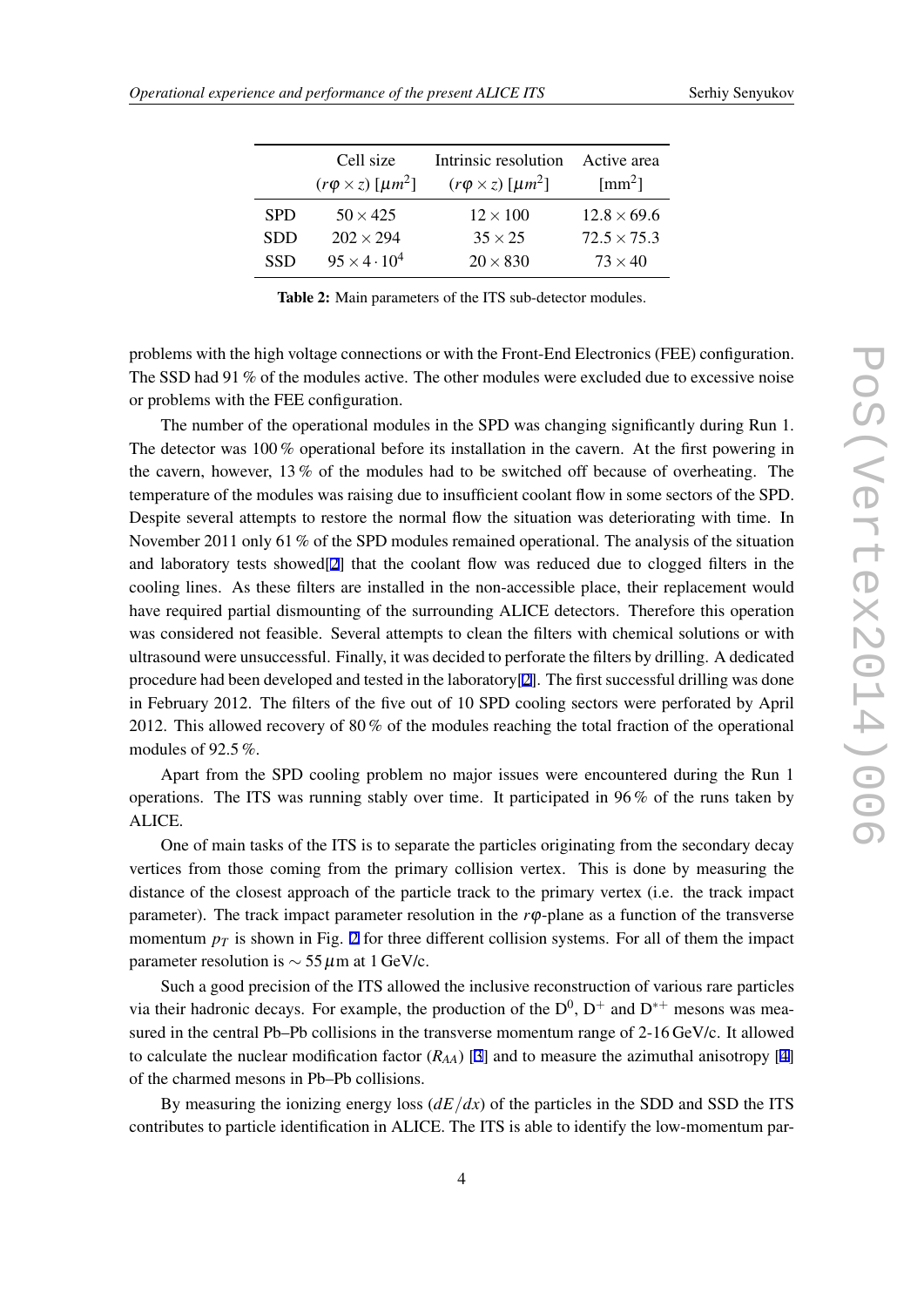<span id="page-4-0"></span>

**Figure 2:** The track impact parameter resolution in the bending plane  $(r\varphi)$  as a function of the transverse momentum  $p_T$  for charged particles.

ticles that can't reach the other more distant detectors. The distribution of the *dE/dx* for the tracks reconstructed in the ITS is shown in Fig. [3.](#page-5-0) The distribution features several distinct bands corresponding to different particle species. One can see that K- $\pi$  separation is feasible up to 0.45 GeV/c and K-p separation up to 1 GeV/c. Such performance allowed to measure the production of  $\pi^{\pm}$ ,  $K^{\pm}$ , p and  $\bar{p}$  in Pb–Pb collisions [[5](#page-6-0)].

More information on the ITS performance can be found in [[6](#page-6-0)].

## 4. ITS consolidation during the first LHC Long Shutdown (LS1)

Despite the satisfactory performance of the ITS during the LHC Run 1 several detector issues had to be addressed. This was done during the first LHC Long Shutdown (LS1). LS1 started on 14 February 2013 and lasted about 20 month until the end of 2014.

The main task for the SPD was to perforate the filters of the remaining five sectors of the detector. Even if no particular problems were found there, it would allow to prevent possible clogging of the filters in the future. The operation was performed in several sessions. The last two sectors were drilled in January 2014. After this, uniform flow was established in all sectors.

The upgrade of the Detector Data Link (DDL) boards was done for the SDD. These boards connect the detector FEE with the ALICE DAQ system. Previously used boards called CARLOS-rx (Compression And Run Length encOding Subsystem receiver) featuring three Virtex-II FPGAs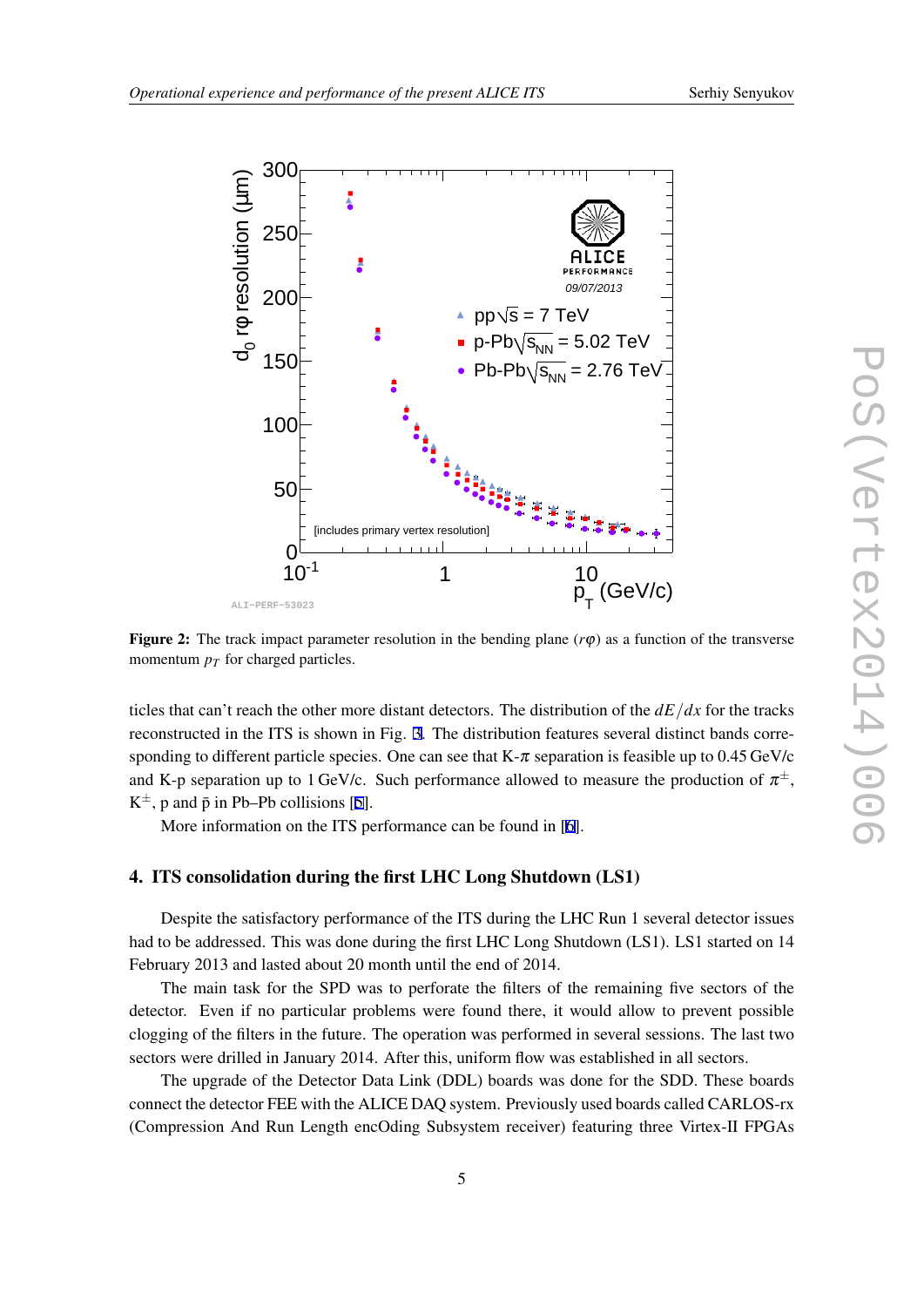<span id="page-5-0"></span>

Figure 3: dE/dx of charged particles as a function of their momentum for ITS pure standalone tracks measured in p-Pb collisions at 5.02 TeV.

had limited computing power needed to perform efficient data reduction. The new generation boards called SuperCARLOS-rx have five Virtex-5 FPGAs. They will allow to improve the data compression and increase the flexibility of the system.

The main issue affecting the SSD during the Run 1 was that of Single Event Upsets (SEUs) observed in the SSD Front-End ReadOut Modules (FEROM). These boards are installed in the experimental cavern where they can suffer from the harsh radiation environment. Seven events were observed during the Run 1. It was discovered that they were mostly caused not by the particles produced in the collisions but by the beam induced background from the LHC. This background can get higher during the Run 2 following the increase in LHC luminosity. Several solutions were proposed for this problem. The proposal to shield the affected racks was not considered practical as it would require complicated installations. The adopted solution includes the upgrade of the onboard PROM chips with their radiation hard version and firmware modification allowing for faster recovery of the board.

All the three sub-detectors had their various firmware and software components updated following the ALICE-wide upgrade of the DAQ and detector control systems. Presently the ITS is being re-commissioned for the upcoming LHC Run 2.

#### 5. Conclusions

All the components of the ITS performed according to the expectations during the LHC Run 1. Several hardware issues that were observed during operation were properly and timely addressed and solved. The ITS performance contributed to important physics results like measuring production of different particle species in pp, Pb–Pb and p–Pb collisions at LHC. After general consolidation during the LHC Long Shutdown 1 the ITS is ready for the LHC Run 2.